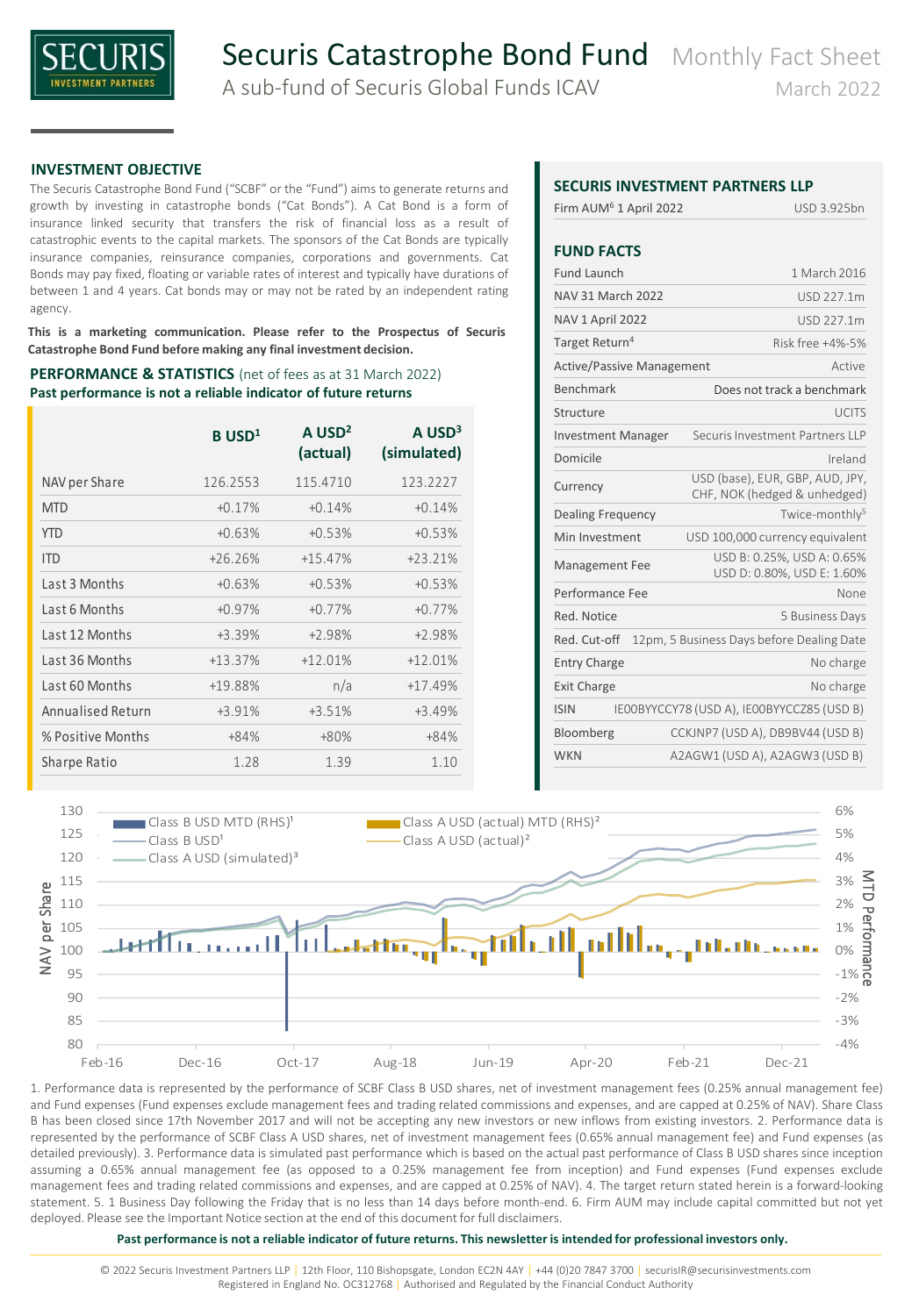

# Securis Catastrophe Bond Fund Monthly Fact Sheet

A sub-fund of Securis Global Funds ICAV March 2022

#### **PORTFOLIO ANALYSIS**

(12 month forward looking as at 31 March 2022)

**The scenarios presented are an estimate of future performance and are not an exact indicator. Results will vary depending on market performance, duration of investment, and personal taxation status, which are subject to change.**

#### **ESTIMATED RETURN DISTRIBUTION<sup>1</sup>** (gross of fees)



Exceedance Probability

#### **HISTORIC EVENT ANALYSIS<sup>4</sup>**

| Event                                | Region | <b>NAV</b><br>Impairment |
|--------------------------------------|--------|--------------------------|
| Great San Francisco, 18 April 1906   | NA EQ  | 33.6%                    |
| Great Miami, 1926                    | NA WS  | 21.6%                    |
| Montreal, 1732                       | NA EQ  | 17.4%                    |
| Cascadia Subduction Zone, 1700       | NA EQ  | 13.5%                    |
| Donna, 1960                          | NA WS  | 13.1%                    |
| Okeechobee, 1928                     | NA WS  | 9.9%                     |
| Great New England, 1938              | NA WS  | 8.7%                     |
| New Madrid, 7 February 1812          | NA EQ  | 8.3%                     |
| Northridge, 17 January 1994          | NA EQ  | 6.8%                     |
| San Andreas Fault, 1838              | NA EQ  | 5.1%                     |
| Charleston, 1886                     | NA EQ  | 4.5%                     |
| Hayward, October 1868                | NA EQ  | 4.2%                     |
| Katrina, 23 August 2005, Levees 2011 | NAWS   | 3.4%                     |
| Galveston, 1900                      | NA WS  | 3.1%                     |
| Long Beach, 1933                     | NA EQ  | 2.7%                     |

### **PORTFOLIO CHARACTERISTICS<sup>1</sup>**

| Number of Securities                         | 101        |
|----------------------------------------------|------------|
| Average Term to Maturity                     | 2.15 years |
| Standard Deviation                           | 757%       |
| Median Projected Return (gross) <sup>2</sup> | 5.09%      |
| Portfolio Yield (USD, gross) <sup>2</sup>    | 516%       |

| <b>BOND MATURITY DATA</b> |                 |  |  |  |  |  |  |  |
|---------------------------|-----------------|--|--|--|--|--|--|--|
| Term to Maturity (yrs)    | % of Portfolio* |  |  |  |  |  |  |  |
| < 0.5                     | 11%             |  |  |  |  |  |  |  |
| $0.5 - 1.5$               | 18%             |  |  |  |  |  |  |  |
| $1.5 - 2.5$               | 26%             |  |  |  |  |  |  |  |
| $2.5 - 3.5$               | 37%             |  |  |  |  |  |  |  |
| $3.5 - 4.5$               | 6%              |  |  |  |  |  |  |  |
| >4.5                      | 1%              |  |  |  |  |  |  |  |

\*Based on Current Market Value (USD). Excludes cash equivalents. Data may not sum to 100% due to rounding.

Fund NAV impairment has been calculated allowing for no erosion to aggregate deductibles. These deductibles may have been impaired by past events, subsequently actual returns may be materially different. Projections are based on the gross performance of SCBF USD shares, excluding investment management fees and Fund expenses. Actual returns will be subject to management fees and fund expenses. Past performance is no guarantee of future returns. Risk figures, forecasts and projections ("the Figures") are based on SIP LLP's internal models and assumptions, which are derived from the Market (Raw) View of Risk. The Figures are subject to certain risks and assumptions, do not reflect actual performance and are not a guarantee of future performance. Please see the Important Notices and Definitions section at the end of this document for full disclaimers. 1. 12 month forward looking gross of fees return distribution. Actual returns will be subject to management fees and fund expenses. 2. Yield is gross and calculated on Fund's assets. Actual returns will be subject to fees and expenses. 3. Median Projected Return (gross) is defined as the mid-point on the portfolio gross returns distribution curve. 4. Historical event analysis is a scenario simulation utilising estimated modelled loss amounts as reported in the offering materials relating to each current position.

**Past performance is not a reliable indicator of future returns. This newsletter is intended for professional investors only.** 

© 2022 Securis Investment Partners LLP │ 12th Floor, 110 Bishopsgate, London EC2N 4AY │ +44 (0)20 7847 3700 │ securisIR@securisinvestments.com Registered in England No. OC312768 | Authorised and Regulated by the Financial Conduct Authority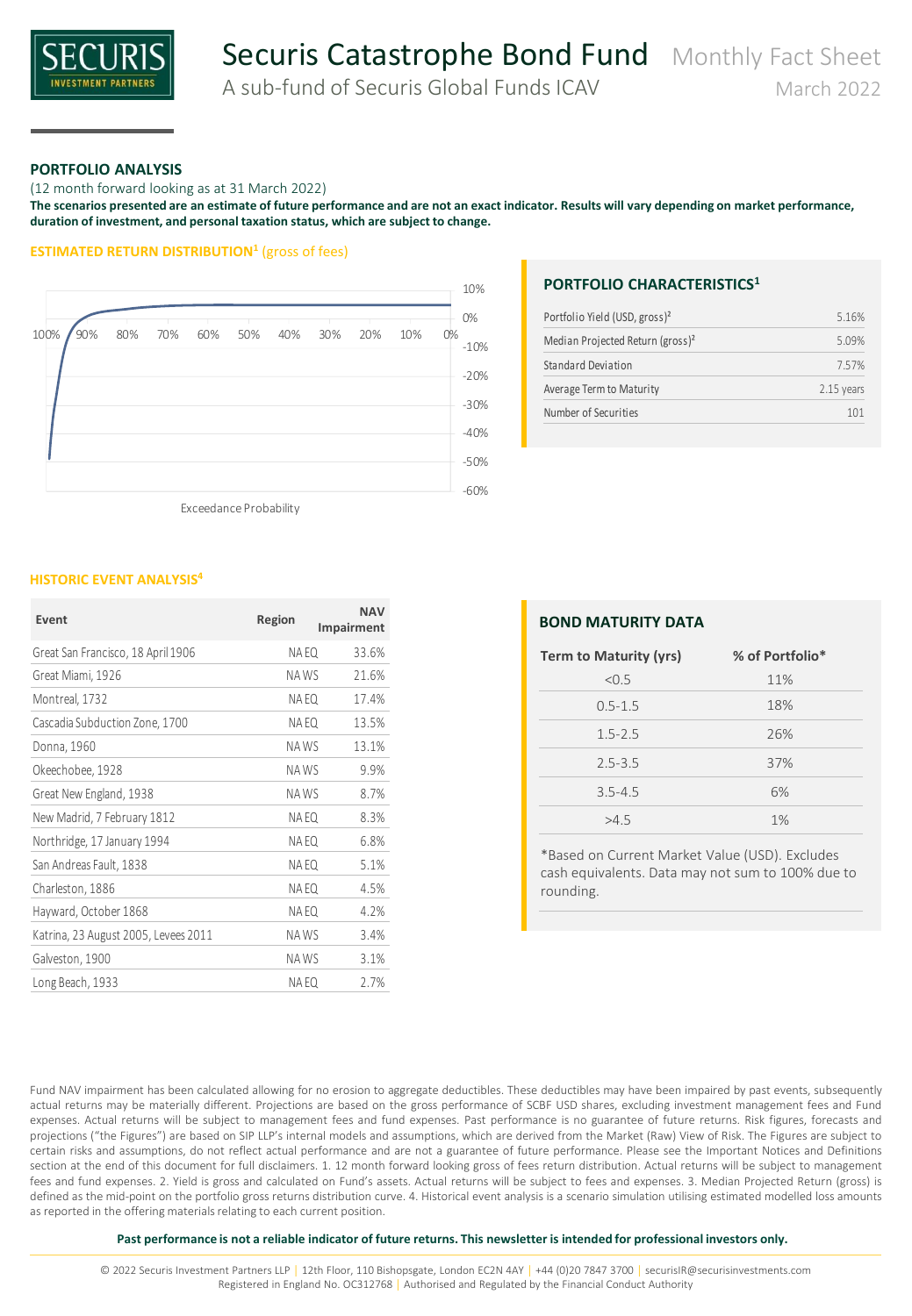

## **COMMENTARY – MARCH 2022**

The Securis Catastrophe Bond Fund ("SCBF") was up +0.14% in March 2022 taking the year-to-date return to +0.53%. 1

Performance for the month has once again been affected by a lack of demand in the secondary market which has driven a continuation of the trend of price declines. Price declines are across the board and affect most securities in the Fund's portfolio. Offsetting this has been a recovery in the price of one of the Fund's legacy holdings exposed to aggregations of losses on an indemnity basis. We are pleased to see the view we have held for some time that this position was under-priced in the market has been justified. The note matured at par early in April.

Demand has held up better in the primary market where there is some suggestion that investors have been holding back capital to lock into wider issuance spreads necessary to align with those seen in the secondary market. The impact of the wider-spread environment has had a positive impact on terms. During the month we have seen issues having to reprice above initial guidance, and tranches being pulled from the market entirely. Nonetheless, nine series of notes totalling \$1.6bn were launched, two of which were on behalf of new sponsors. Perils transferred included USA regional and nationwide wind and quake, Japan typhoon and flood, on an indemnity basis, as well as North America wind and quake and Japan typhoon and quake on an indexed basis.

SCBF has been active in these favourable investment conditions, participating selectively in four of the series issued in the primary market and taking advantage of conditions in the secondary market.

The pipeline of deals ahead looks promising and, in the on-going environment of widened spreads, should offer the Fund attractive investment opportunities.

The most significant natural catastrophe events during the period were extensive flooding in Australia at the beginning of the month, and the earthquake off Fukushima prefecture on 16 March. These events have had no impact on the Fund.

### **HISTORIC MONTHLY RETURNS FROM INCEPTION** (net of fees as at 31 March 2022) **Past performance is not a reliable indicator of future returns**

## **CLASS A USD (actual)<sup>1</sup>**

| <b>YEAR</b> | Jan   | <b>Feb</b>  | Mar       | Apr    | <b>May</b> | Jun         | Jul         | Aug                     | <b>Sep</b> | Oct       | <b>Nov</b> | <b>Dec</b> | <b>YTD</b> | <b>ITD</b> |
|-------------|-------|-------------|-----------|--------|------------|-------------|-------------|-------------------------|------------|-----------|------------|------------|------------|------------|
| 2022        | 0.16% | 0.23% 0.14% |           |        |            |             |             |                         |            |           |            |            | 0.53%      | 15.47%     |
| 2021        | 0.02% | -0.46%      | 0.49%     | 0.36%  | 0.52%      |             |             | 0.13% 0.38% 0.47% 0.31% |            | -0.05%    | 0.17%      | 0.12%      | 2.48%      | 14.87%     |
| 2020        | 0.86% | 1.02%       | $-1.16\%$ | 0.48%  | 0.40%      | 0.80%       | 1.05%       | 0.78%                   | 1.09%      | 0.23%     | 0.26%      | -0.31%     | 5.62%      | 12.09%     |
| 2019        | 1.42% | 0.21%       | 0.06%     | -0.33% | -0.63%     |             | 0.65% 0.48% | 0.66%                   | 1.11%      | 0.42%     | -0.06%     | 0.62%      | 4.70%      | 6.12%      |
| 2018        |       | 0.12%       | 0.19%     | 0.48%  | 0.14%      | 0.46% 0.51% |             | 0.31%                   | 0.29%      | $-0.20\%$ | -0.40%     | -0.56%     | 1.36%      | 1.36%      |

Past performance is no guarantee of future returns. The value of investments in the Fund can go down as well as increase and may be affected by changes in rates of exchange. You may lose all or a substantial amount of your original investment. 1. Performance data is represented by the performance of SCBF Class A USD shares, net of investment management fees (0.65% annual management fee ("AMF")) and Fund expenses (Fund expenses, excluding management fees and trading related commissions and expenses, are capped at 0.25% of NAV).

**Past performance is not a reliable indicator of future returns. This newsletter is intended for professional investors only.**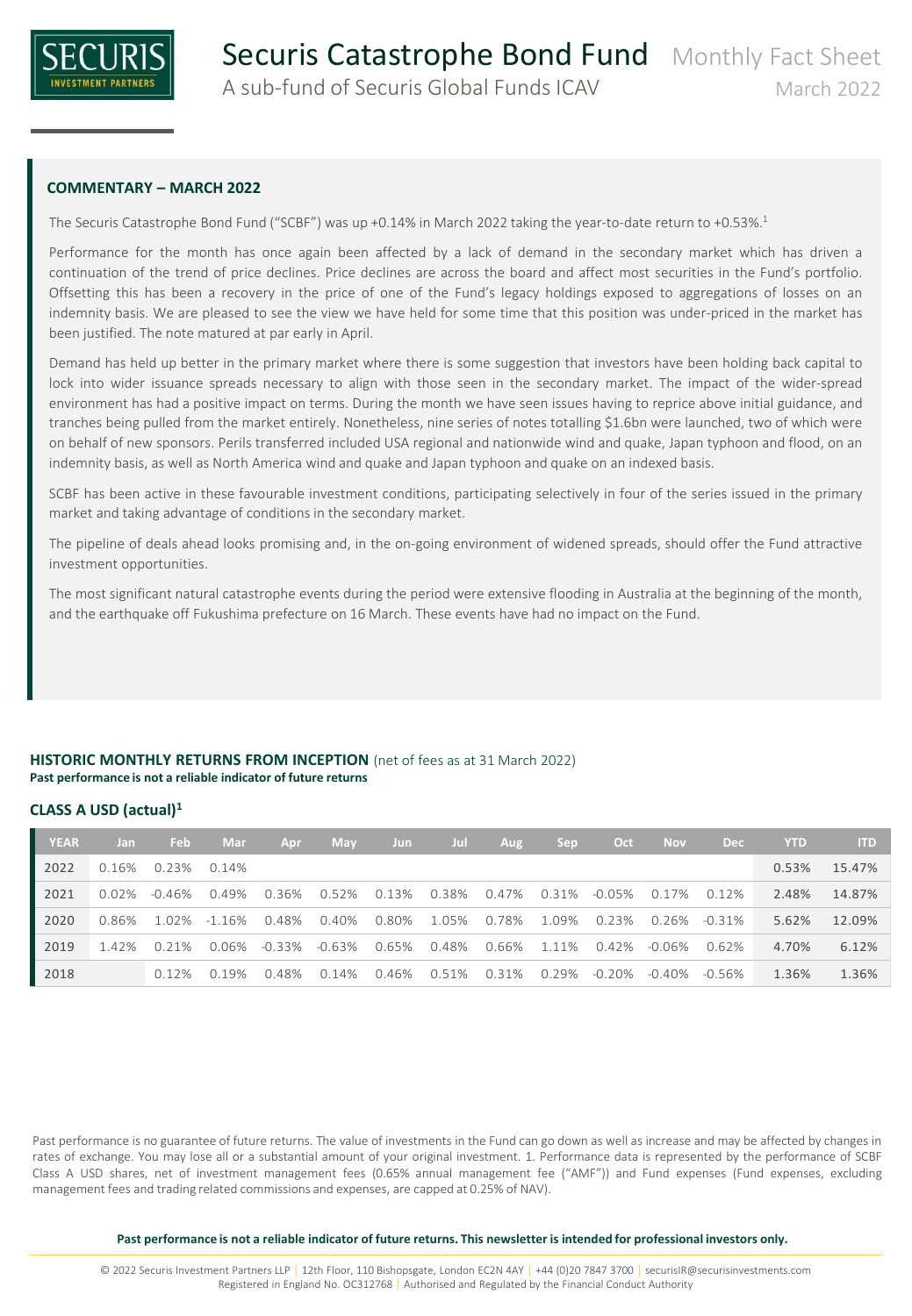

#### **CLASS B USD<sup>1</sup>**

| <b>YEAR</b> | Jan      | Feb       | Mar       | Apr       | May      | <b>Jun</b> | Jul   | Aug      | Sep       | Oct       | <b>Nov</b> | <b>Dec</b> | <b>YTD</b> | <b>ITD</b> |
|-------------|----------|-----------|-----------|-----------|----------|------------|-------|----------|-----------|-----------|------------|------------|------------|------------|
| 2022        | 0.19%    | 0.26%     | 0.17%     |           |          |            |       |          |           |           |            |            | 0.63%      | 26.26%     |
| 2021        | $0.05\%$ | $-0.43\%$ | 0.52%     | 0.39%     | 0.56%    | 0.16%      | 0.42% | 0.51%    | 0.35%     | $-0.01\%$ | 0.20%      | 0.15%      | 2.89%      | 25.48%     |
| 2020        | 0.89%    | 1.05%     | $-1.13\%$ | 0.52%     | $0.44\%$ | 0.83%      | 1.09% | 0.81%    | 1.12%     | 0.26%     | 0.29%      | $-0.27\%$  | 6.04%      | 21.95%     |
| 2019        | 146%     | 0.24%     | $0.10\%$  | $-0.30\%$ | $-0.59%$ | 0.69%      | 0.52% | 0.70%    | 1 1 4 %   | 0.45%     | $-0.03\%$  | 0.65%      | 5.12%      | 15.01%     |
| 2018        | 115%     | 0.15%     | 0.23%     | 0.52%     | 0.18%    | 0.49%      | 0.54% | 0.34%    | 0.32%     | -0.16%    | -0.36%     | $-0.52\%$  | 2.91%      | 9.40%      |
| 2017        | $0.30\%$ | 0.25%     | 0.15%     | 0.19%     | 0.19%    | 0.32%      | 0.66% | 0.69%    | $-3.44\%$ | 1.34%     | 0.49%      | 0.57%      | 1.64%      | 6.31%      |
| 2016        |          |           | $0.09\%$  | 0.54%     | 0.40%    | 0.51%      | 0.53% | $0.90\%$ | 0.80%     | 0.45%     | 0.34%      | $-0.05\%$  | 4.59%      | 4.59%      |

# **CLASS A USD (simulated)<sup>2</sup>**

| <b>YEAR</b> | Jan     | Feb       | Mar       | Apr       | May      | <b>Jun</b> | Jur   | Aug   | Sep       | Oct       | <b>Nov</b> | <b>Dec</b> | <b>YTD</b> | <b>ITD</b> |
|-------------|---------|-----------|-----------|-----------|----------|------------|-------|-------|-----------|-----------|------------|------------|------------|------------|
| 2022        | 0.16%   | 0.23%     | 0.14%     |           |          |            |       |       |           |           |            |            | 0.53%      | 23.21%     |
| 2021        | 0.02%   | $-0.46\%$ | 0.49%     | 0.36%     | 0.52%    | 0.13%      | 0.38% | 0.47% | 0.31%     | $-0.05\%$ | 7%<br>0.1  | 0.12%      | 2.48%      | 22.56%     |
| 2020        | 0.86%   | 1.02%     | $-1.16%$  | 0.48%     | $0.40\%$ | 0.80%      | 1.05% | 0.78% | 1.09%     | 0.23%     | 0.26%      | $-0.31\%$  | 5.62%      | 19.60%     |
| 2019        | 142%    | 0.21%     | 0.06%     | $-0.33\%$ | $-0.63%$ | 0.65%      | 0.48% | 0.66% | 1.11%     | $0.42\%$  | $-0.06\%$  | 0.62%      | 4.70%      | 13.24%     |
| 2018        | 1 1 2 % | 0.12%     | 0.18%     | 0.48%     | 0.14%    | 0.46%      | 0.51% | 0.31% | 0.29%     | $-0.20\%$ | $-0.40\%$  | $-0.56\%$  | 2.48%      | 8.15%      |
| 2017        | 0.27%   | 0.22%     | 1%<br>O 1 | 0.16%     | 0.16%    | 0.29%      | 0.62% | 0.65% | $-3.47\%$ | 131%      | 0.46%      | 0.53%      | 1.24%      | 5.53%      |
| 2016        |         |           | 0.05%     | 0.51%     | 0.36%    | 0.48%      | 0.49% | 0.86% | 0.77%     | $0.42\%$  | 0.30%      | $-0.09\%$  | 4.24%      | 4.24%      |

Past performance is no guarantee of future returns. The value of investments in the Fund can go down as well as increase and may be affected by changes in rates of exchange. You may lose all or a substantial amount of your original investment. 1. Performance data is represented by the performance of SCBF Class B USD shares, net of investment management fees (0.25% annual management fee ("AMF")) and Fund expenses (Fund expenses, excluding management fees and trading related commissions and expenses, are capped at 0.25% of NAV). Share Class B has been closed since 17th November 2017 and will not be accepting any new investors or new inflows from existing investors. 2. Performance data is simulated past performance which is based on the actual past performance of Class B USD shares since inception assuming a 0.65% AMF (as opposed to a 0.25% AMF from inception) and Fund expenses as described previously).

## **RISK CONSIDERATIONS**



Historical data may not be a reliable indication for the future risk profile of the Fund. The risk category shown is not guaranteed and may shift over time. The lowest category does not mean 'risk free'. This indicator is not a measure of the risk that you may lose the amount you have invested. We have calculated the Fund's risk and reward category, as shown above, using the methods set by European Union rules. As of 31 December 2020 the Fund is in category 3 (denoting lower risk, but with the potential for lower rewards) because it invests primarily in Cat Bonds, the value of which can fluctuate considerably.

Please refer to the prospectus for more detailed information on the investment policies, the investment manager's strategy and some of the terms used above. Prospectus and KIID can be downloaded at www.securisinvestments.com/ucits.

# **FUND FACTS (cont.)**

| Legal Advisor                              | Maples and Calder                                     |
|--------------------------------------------|-------------------------------------------------------|
| Auditor                                    | Ernst & Young LLP                                     |
| Depository                                 | Citi Depositary Services Ireland                      |
| Administrator                              | Citco Fund Services (Ireland) Limited                 |
| <b>Registered Office</b>                   | 32 Molesworth St, Dublin 2, Ireland                   |
| <b>Investment Manager</b>                  | Securis Investment Partners IIP                       |
| Available to Professional<br>Investors in: | UK, IE, DE, LU, NL, NO, CH, SG, AU, HK                |
| <b>Management Company</b>                  | <b>B-FLEXION Fund Management</b><br>(Ireland) Limited |
| <b>ICAV</b>                                | Securis Global Funds ICAV                             |
| Sub-Fund                                   | Securis Catastrophe Bond Fund                         |

#### **Past performance is not a reliable indicator of future returns. This newsletter is intended for professional investors only.**